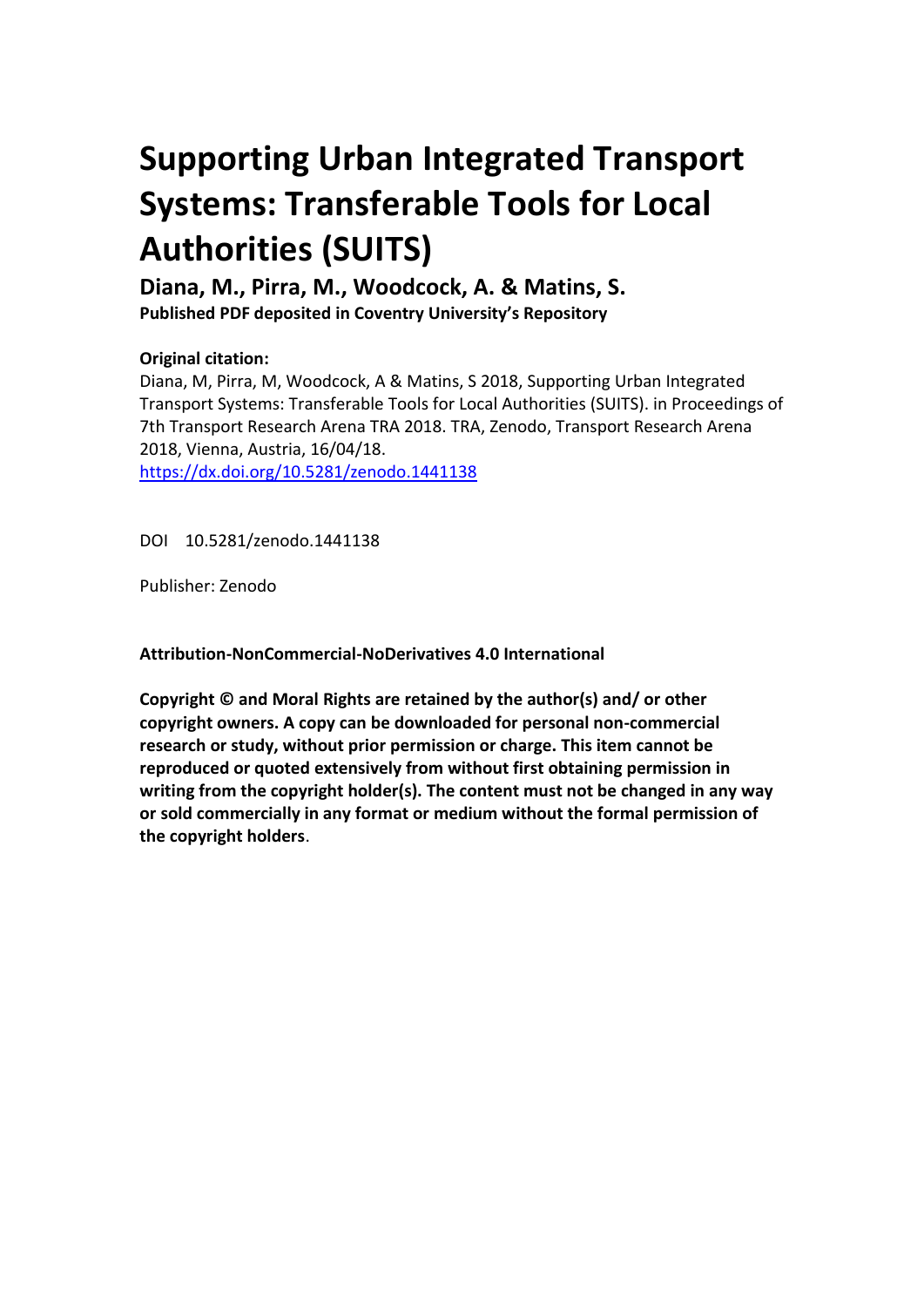

*Proceedings of 7th Transport Research Arena TRA 2018, April 16-19, 2018, Vienna, Austria* 

## Supporting Urban Integrated Transport Systems: Transferable Tools for Local Authorities (SUITS)

Marco Diana a\*, Miriam Pirra a, Andree Woodcock b, Sofia Martins c

<sup>a</sup> Politecnico di Torino – DIATI, Corso Duca degli Abruzzi 24, Torino, 10129, Italy b<br>*b Coventra Università Brigga Street, Coventra CVI 5PV, United Kingdom Coventry University, Priory Street, Coventry, CV1 5RY, United Kingdom c VTM Consultores, Av. 25 de Abril de 1974, 23 – 2ºA, Linda-a-Velha, 2795-197, Portugal* 

#### **Abstract**

-

SUITS is a European Project aimed at fostering capabilities of cities in implementing Sustainable Urban Mobility Plans (SUMPs) measures. A survey was implemented at the beginning of the project to characterise nine cities within the consortium through three main activities: an expert assessment based on a set of quantitative indicators related to the actual offer of transport, a self-assessment on the level of actions of the city stakeholders regarding different aspects linked to SUMPSs implementation and an assessment of the areas on which most support is needed. The first two assessments pointed to the same bipartition of the cities in two sets which can be labelled as "leader" and "follower", on the basis of the relative performances in the different ambits. Both leader and follower cities show needs in areas such as non-motorised transport, intermodality or electric mobility, whereas the most urgent needs when considering policy priorities are related to non-motorised and public transport, urban logistics, mobility management and electric mobility.

*Keywords:* SUMP; Sustainable Urban Mobility Plan; City characterisation; CIVITAS; H2020

<sup>\*</sup> Corresponding author. Tel.: +39-011-090-5638; fax: +39-011-090-7699. *E-mail address:* marco.diana@polito.it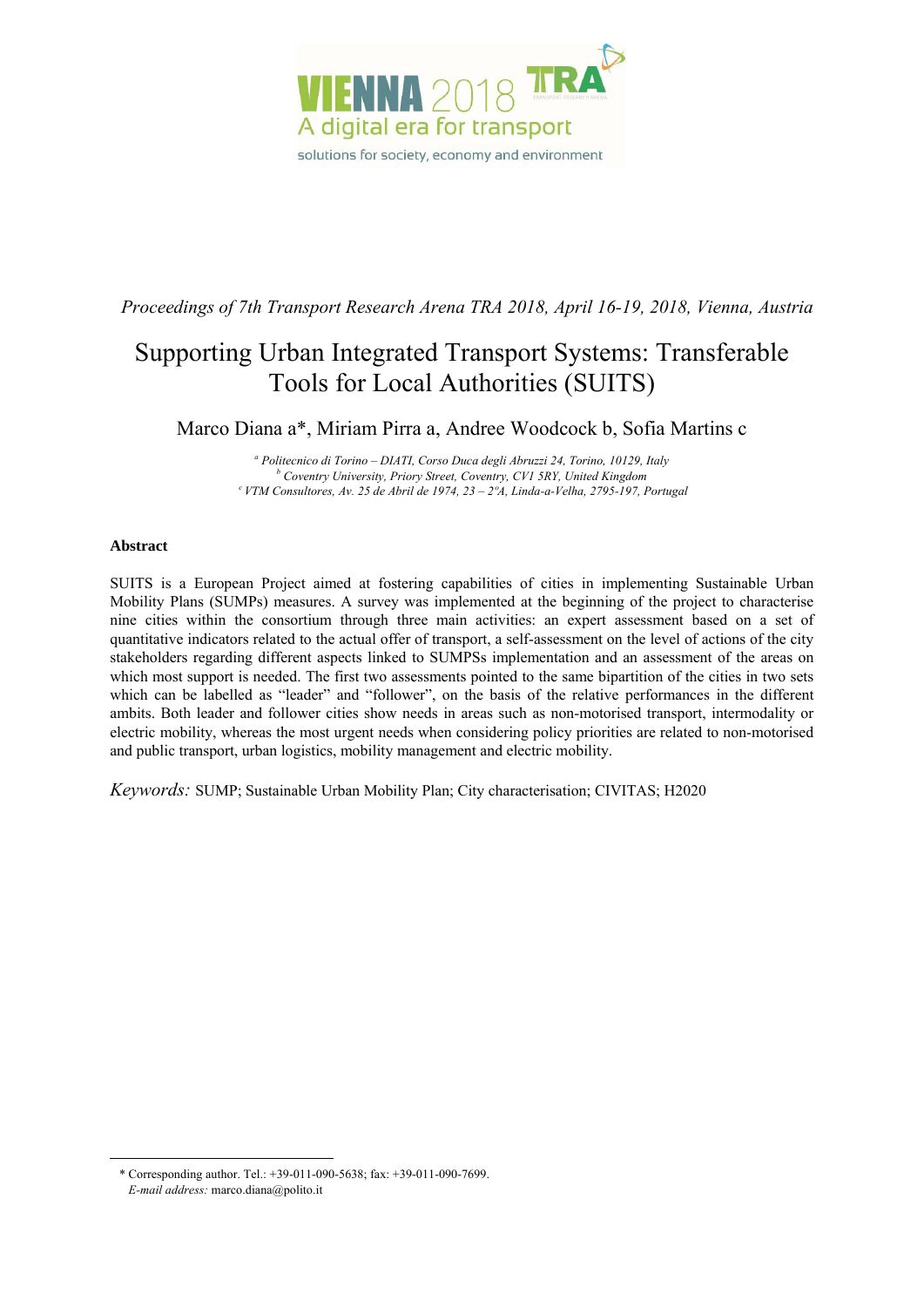#### **1. Introduction**

SUITS is a European Project funded under the H2020 programme aimed at increasing the capacity of local authorities to develop and implement sustainable, inclusive, integrated and accessible transport strategies, policies, practices and measures (http://www.suits-project.eu/). Within such a broad scope that is shared with sister projects belonging to the CIVITAS initiative, SUITS particularly focuses in fostering capabilities in some of the key areas related to the implementation of Sustainable Urban Mobility Plans (SUMPs) measures: innovative financing, procurement, integrated data processing and knowledge discovery for both passenger and freight traffic flows. Additionally, one distinct trait of SUITS is to focus on the mindset and working environment of people working in local authorities, in order to make them change agents within their organisations. A cultural change is in fact needed to fully exploit the opportunities that technology applications are making available at a faster and faster pace. A capacity building programme will therefore be set up to foster the active and long-standing engagement of local authorities and support the mobility transformation. The SUITS consortium is made of 21 partners, including representatives from the following 9 cities: Alba Iulia (Romania), Coventry (UK), Erfurt (Germany), Kalamaria (Greece), Palanga (Lithuania), Rome (Italy), Stuttgart (Germany), Torino (Italy) and Valencia (Spain). SUITS was launched on December 2016 and it will last 4 years.

Against such background, the objective of the first phase of the research is the provision of a baseline assessment of each city regarding the existing situation in terms of mobility and transport and the identification of the needs of cities in terms of support towards the implementation of the above mentioned SUMPs measures. To this effect, a survey was proposed to the cities delegates. This paper presents preliminary results related to the characterisation of the different cities in terms of differences in mobility contexts, with special emphasis on the existing offer of transport services. The identification of needs of the cities in terms of SUMPs measures implementation is the second goal of the activity. This will make it possible to understand on one side which cities are already leaders on some of the above aspects, on the other which ones need help in improving their capabilities.

The above introduced activities have been designed at the beginning of the project by considering the state of the art in this research sector related to both the scientific literature and the ongoing activities in different European programmes. Eltis, the main European observatory on urban mobility, has promoted a rather complete work to collect and "to consolidate the existing knowledge, materials and recommendations regarding the development and implementation of Sustainable Urban Mobility Plans", as found in ELTISplus (2012). This report aimed at informing the development of a further document, providing useful and complete guidelines for those practitioners involved in SUMP development and implementation (ELTISplus, 2014). The development of SUMPs is in fact an actual and challenging topic involving, or having involved, many projects at European level, with the goal of providing important support to the cities in designing and increasing their knowledge on this procedure. Different aspects have been addressed so far: for example, ADVANCE aimed at assisting the cities to set up and improve the quality of SUMPs and policies (http://eu-advance.eu/), CH4LLENGE focused on cities participation, cooperation, measure identification as well as monitoring and evaluation (http://www.sumpchallenges.eu/) while POLY-SUMP worked on sustainable mobility planning in polycentric regions (http://www.poly-sump.eu/). Other projects, instead, were more active in creating specific tools and materials used to train the cities subjects on the development of SUMPs, as in the case of QUEST (http://www.questproject.eu/) or BUMP (http://www.bump-mobility.eu/). At the end of 2016, three new sister projects were launched along this stream as part of CIVITAS SUMP projects: SUITS, SUMPs-UP and PROSPERITY. Complementing the objectives of SUITS, SUMPs-UP aims at creating an innovative acceleration mechanism for the up-take of SUMPs all around Europe, while the main goal of PROSPERITY is the increase of the number of cities active on SUMPs through the inclusion of ministries into the project, in order to enhance the visibility of the project at the national level.

The measure of the "sustainable" attitude of a city is fundamental in order to better understand those fields where specific policies have to be developed. This is usually done through the use of indicators, namely "variables constructed to describe a situation or a time trend about a particular concern" (Toth-Szabo and Várhelyi, 2012). Since sustainability at a city level covers a wide range of fields and different kind of actors, a rather wide literature is found proposing a multiple variety of indicators. For example, Toth-Szabo et al. (2011) present a list of them covering three dimensions of sustainability, i.e. economic, environmental and social, with a further categorisation in six different aspects: efficiency, accessibility, safety, liveability, emissions, resources use. The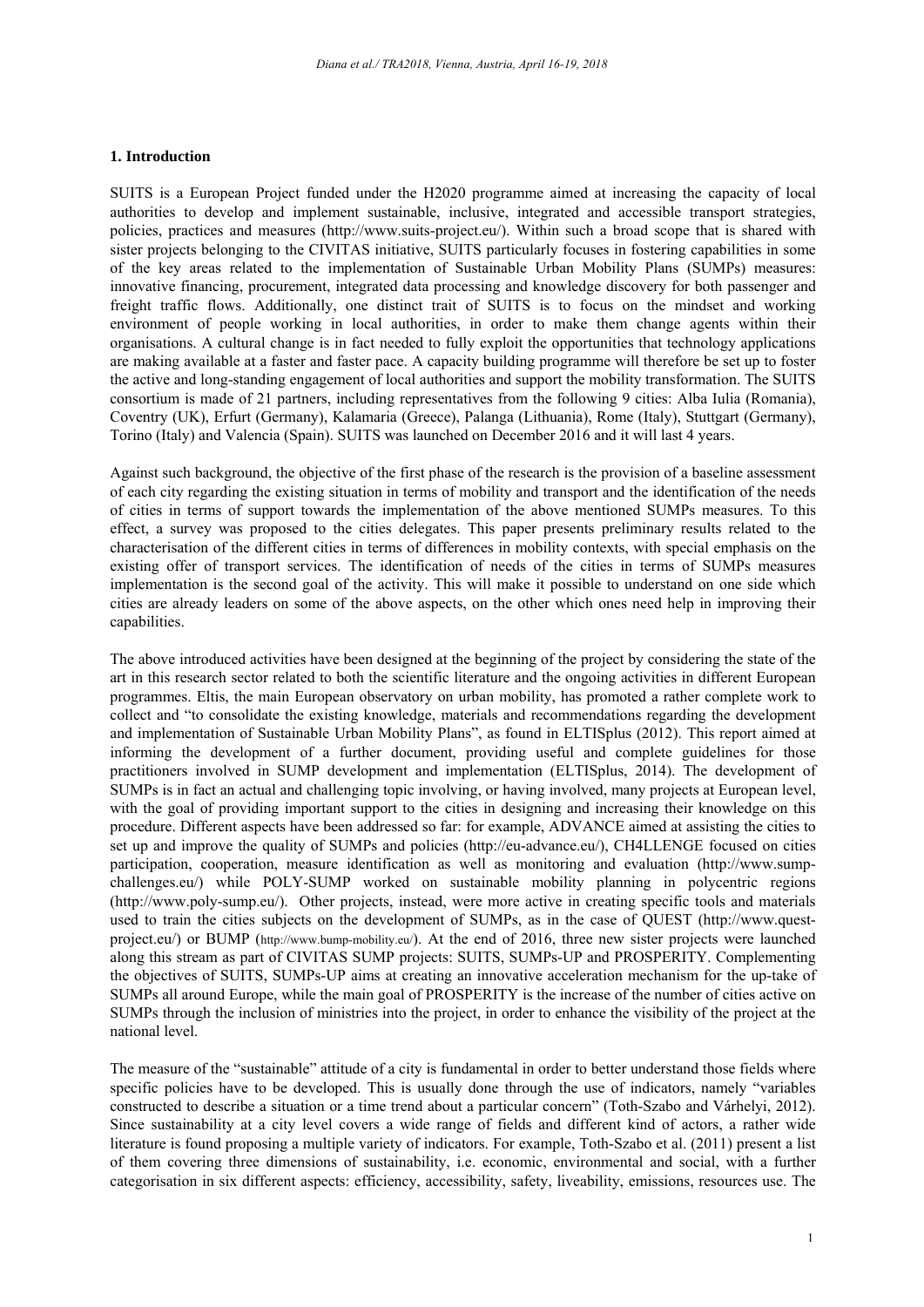interesting work proposed by Zito and Salvo (2011) aims at defining a set of sustainable transport performance indicators that could be used to evaluate the effect of policy measures adopted in the city. The challenging point is the creation of a "Normalized Transport Sustainability Index" that allows the comparison at European level of the sustainability of such measures. The definition of such index gives remarkable hints that could be used in the following to implement a procedure to measure and to compare results among different cities. Other useful suggestions for indicators allowing the evaluation of city attitude towards sustainability could be found in Litman (2005), Kumar (2014), Gillis et al. (2015) and WBCSD (2015). Obviously, a selection of the material found in such documents has been done. In fact, those indicators cover a rather wide range of frameworks, including aspects such as environmental and health issues, economics and mobility systems performances. However, as said previously, the characterisation of the existing offer of transport services is the focus of this preliminary work in the SUITS plan. As a consequence, the project focused on those indicators describing transport systems, including for example "Mode share of PT (of total daily trips)", "Percentage share of PT fleet on clean fuels", "Average PT fleet age (years)" (Kumar, 2014), "Percentage of continuous bicycle paths of total bicycle path length", "Number of bicycle parking/capita" (Toth-Szabo and Várhelyi, 2012).

SUMPs typically cover a wide range of actions at the whole city level, ranging from the promotion of behavioural change through breaking "bad" mobility habits to intervention in the transport offer or pricing and policy measures. Thus, the preparation of the above mentioned survey was inspired by a variety of different sources. Beyond the aforementioned ones, useful hints derived also from the already cited European Project named ADVANCE (Auditing and certification scheme to increase the quality of sustainable urban mobility plans in cities). This project was co-funded by the Intelligent Energy Europe Programme of the European Union and has run from 2011 to 2014. The main goal was to increase the energy efficiency of urban transport and the reduction of the demand for transport in European cities. This is done developing, testing and applying "an audit scheme for cities that helps to set up and improve the quality of Sustainable Urban Mobility Plans and policies" (ADVANCE, 2013). The Audit tool implemented in ADVANCE aimed at identifying the current sustainable mobility planning of a city, with its strengths and weaknesses in order to provide indications for improvement. This tool is available online (http://eu-advance.eu/docs/file/advance\_final\_questionnaire\_en.xls) and has been used as a basis for the implementation of the city characterisation survey. The synergy created with CIVITAS SUMP sister projects allowed the sharing of materials that has been used to prepare the survey. As already said, one of the main aims of SUMPs-Up is the increasing of the knowledge and diffusion of SUMP all across Europe. One of the first tasks of that project is, therefore, the investigation of the current state of transport planning, needs for support and innovative approaches. Thus, SUMPs-Up partners implemented a survey with the specific interest in understanding what support city administrations need to be able to develop and implement SUMPs. Those questions have been also recalled in the SUITS survey, with the aim of maximising synergies among the sister projects.

This paper is structured as follows. The next section describes the experimental activities related to the planning and administration of the survey. City assessment activities are then reported in the following three sections. Namely, section 3 contains a summary of results from the expert evaluation of the transport offer in the different cities that was developed through the consideration of a disparate set of indicators describing the actual mobility systems. Section 4 describes the results related to the opinion of the respondents on the level of action that best characterises the city on certain aspects related to SUMPs, which were consolidated into an evaluation based on an algorithm that is described in details. Finally, questions deriving from the "need assessment questionnaire" of the sister project SUMPs-UP are provided to the respondents in order to have an overview of the SUMP experience in the considered cities (section 5). The final section discusses some conclusions to the activity.The paragraphs continue from here and are only separated by headings, subheadings, tables, images and formulae. The section headings (1<sup>st</sup> order-head) are arranged by numbers, using Times New Roman bold and 10pt, with 12pt spacing before and after. The section text (body-text) should be Times New Roman 10pt. Further instructions for authors follow below.

#### **2. Survey administration and field work**

The survey questionnaire that was designed at the beginning of the SUITS project consists of nine sections, each of them placed in a different worksheet of the spreadsheet that was provided to respondents. In the following, we present a short summary of the questionnaire contents by using the original names of the sheets for simplicity. In "1\_Contacts", information on who filled the survey was requested, since it is important to keep into consideration the different viewpoints that were expressed through the questionnaire. For example, different departments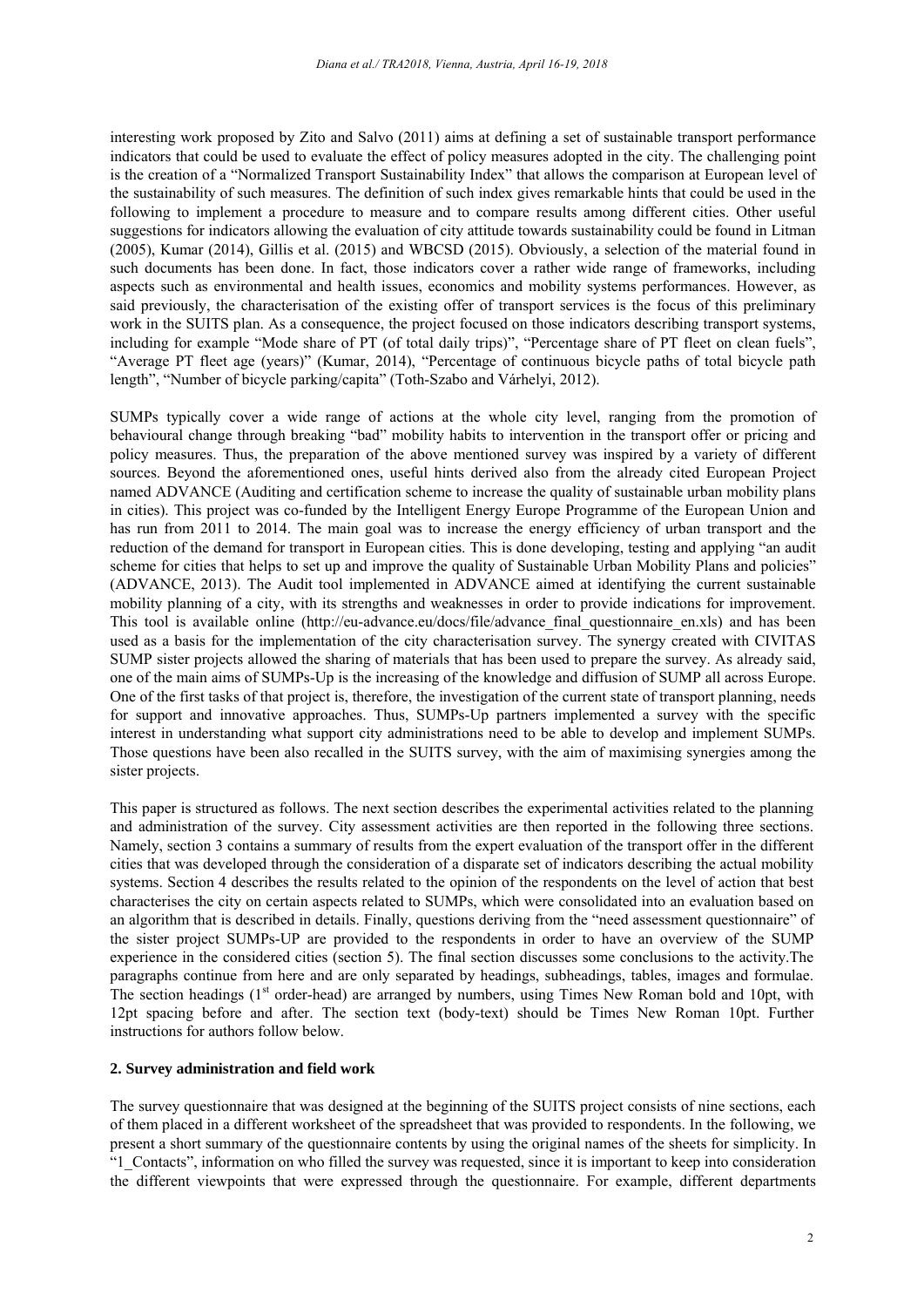within the same city council such as Environment, Land Use of Transport might have different views and priorities related to the issues at stake. "2\_Socio\_Demo" gathers basic information on city demographics, social trends and main economic figures. Each of the following questionnaire sections "3\_Passengers\_Mobility", "4\_Car\_Related", "5\_Freight\_Transport", "6\_Public\_Transport", "7\_Active\_Modes" group together questions related to the characteristics of such mobility aspects and transport modes. Sections "8\_SUMP" and "9\_Mobility\_Measures" are, instead, more focused on the actual and intended mobility planning and measures. The survey has been proposed to the city delegates which were in charge of completing the questionnaire. These delegates have been contacted by the Associated Partners (APs), that are part of the SUITS consortium and which could be supportive in the survey completion (helping in information collection, translations etc.).

Information on the different aspects have been elaborated and summarised in order to create useful city profiles. Some of the data coming from sections "3\_Passengers\_Mobility", "4\_Car\_Related", "6\_Public\_Transport" and "7\_Active\_Modes" have been used to operate a quantitative analysis of the mobility offer in the cities (see section 3 for further details). Other questions asked for an evaluation on the level of action observed in the city on specific mobility aspects, mainly in sections "4\_Car\_Related", "5\_Freight\_Transport", "6\_Public\_Transport", "7 Active Modes" and "9 Mobility Measures". On the basis of the gathered data, section 4 presents the procedure developed to summarise the responses provided and to understand the level of performance of the cities on different sustainability issues. In section "8\_SUMP", instead, the questions prepared by the sister project SUMPs- Up were included to investigate the SUMP knowledge and development in each test site.

The surveying period started on the 16th of February 2017 in the 9 cities participating in the project and lasted around a month. Each city consolidated the contributions coming from different survey respondents that were in the best position to answer specific questions into a unique data sheet. About 18 experts where involved across all cities, including 6 managers and 3 officers from mobility departments of the municipalities, 3 officers from other departments, 2 officers from mobility agencies and 1 external consultant. The whole questionnaire is available in Pirra et al. (2017). As said previously, the analyses on the resulting dataset are presented in the following sections, while we summarise some key characteristics of cities related to both socioeconomics and to the offer of private and public transport in Table 1. The last line of the table shows if a SUMP has been implemented, and in this case who has mainly developed it (namely, some staff from cities, some external consultants or a mix of the two). This latter information is an initial indication of the operational capabilities of the different cities that will be duly analysed in the subsequent development of the capacity building programme.

|                                       | Alba Iulia                     | Coventry Erfurt               |                   | Kalamaria Palanga                |                | Rome              | Stuttgart  | Torino                         | Valencia                       |
|---------------------------------------|--------------------------------|-------------------------------|-------------------|----------------------------------|----------------|-------------------|------------|--------------------------------|--------------------------------|
| <i>Socioeconomics</i>                 |                                |                               |                   |                                  |                |                   |            |                                |                                |
| City population*                      | 63,536                         | 359,262                       | 184,100           | 91,518                           | 15,620         | 2,617,175         | 582,220    | 872,367                        | 792,054                        |
| City extension $(km^2)$               | 103.65                         | 81.29                         | 58.00             | 6.40                             | 79.00          | 1285.29           | 104.18     | 130.17                         | 134.633                        |
| Population trend                      | Growing                        | Growing                       |                   | Growing Growing                  | Shrinking      | Stable            | Growing    | Shrinking                      | Stable                         |
| GDP per capita in<br>PPS $(\epsilon)$ | 10,900                         | 23,300                        | 19,700            | 16,800                           | 13,100         | 28,600            | 35,200     | 26,600                         | 21,500                         |
| Employment trend                      | Growing                        |                               |                   | Growing Growing Shrinking Stable |                | Shrinking         | Growing    | Stable                         | Growing                        |
| Transport-related                     |                                |                               |                   |                                  |                |                   |            |                                |                                |
| Private veh./1000 inh.                | 262                            | 490                           | 402               | 652                              | 397            | 611               | 471        | 619                            | 431                            |
| Car sharing<br>availability           | No                             | Yes                           | Yes               | No                               | No             | Yes               | Yes        | Yes                            | No                             |
| Public transport<br>network** $(km)$  | 157                            | n.a.                          | 87                | 23                               | n.a.           | 2031              | n.a.       | 1200                           | 900                            |
| Bike lanes $(km)$                     | 15.0                           | 44.0                          | 192.0             | 0.4                              | 18.4           | 241.0             | 180.0      | 180.0                          | 123.0                          |
| Bike sharing<br>availability          | Yes                            | Yes                           | N <sub>0</sub>    | No                               | N <sub>0</sub> | N <sub>0</sub>    | Yes        | Yes                            | Yes                            |
| SUMP-related                          |                                |                               |                   |                                  |                |                   |            |                                |                                |
| Who developed the<br>SUMP?            | City staff<br>with<br>consult. | N <sub>0</sub><br><b>SUMP</b> | No<br><b>SUMP</b> | No<br><b>SUMP</b>                | Consult.       | No<br><b>SUMP</b> | City staff | City staff<br>with<br>consult. | City staff<br>with<br>consult. |

Table 1. Key characteristics of SUITS cities.

\* Data from census 2011; \*\* Extension within the city boundaries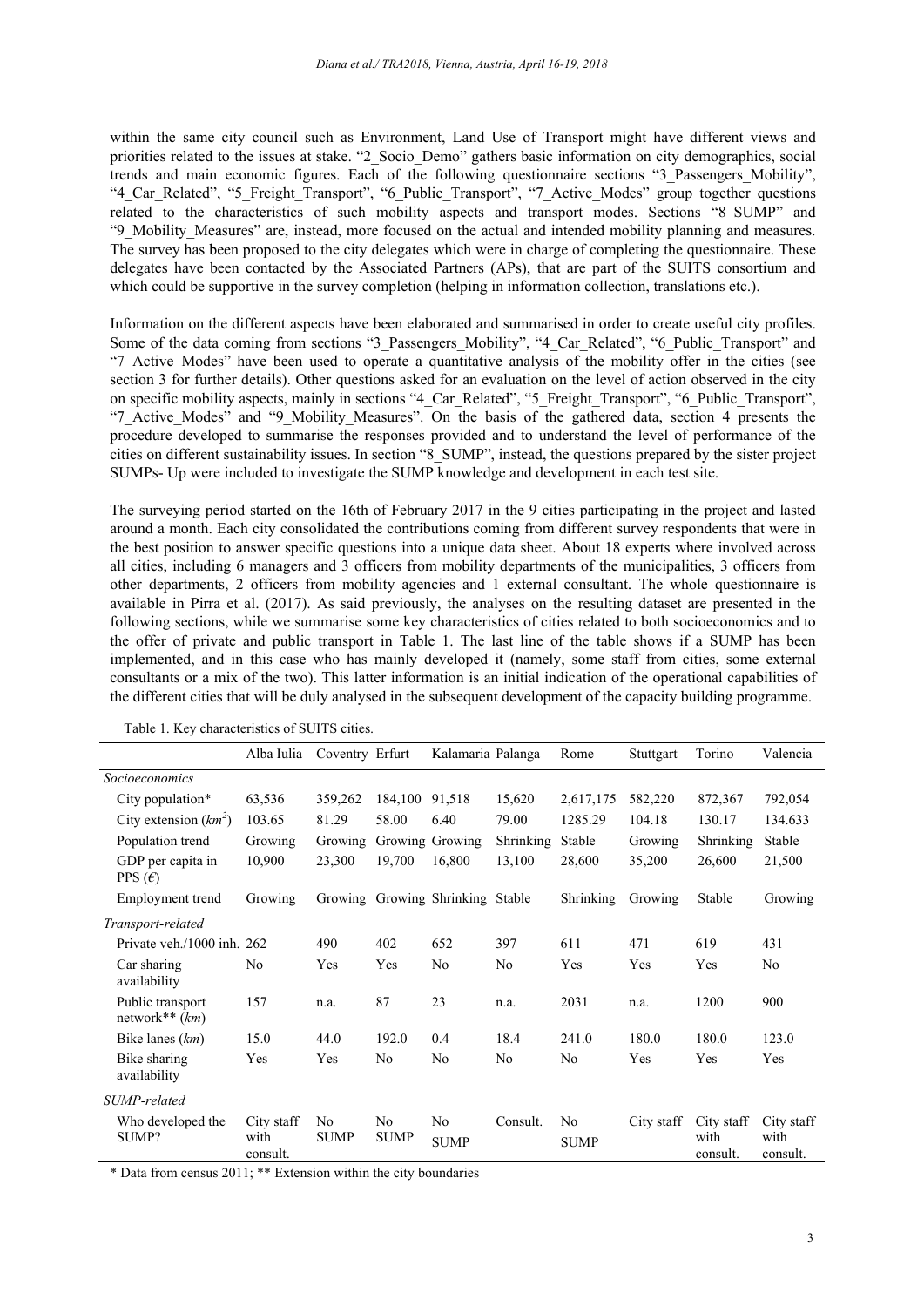#### **3. Expert assessments on quantitative measures related to the transport offer**

A first stream of analyses focused on a disparate set of indicators, which are broadly speaking consisting of quantitative measures which are related to the transport offer in the cities and which are customarily considered in many multidimensional evaluation exercises. Four main mobility aspects were considered at this stage: one embraces general passenger mobility, whereas the other three are mode specific (car, public transport, active modes). A list of indicators characterising the transport offer was defined for each aspect, as shown in Table 2, and their values were provided by each city through the above introduced questionnaire. As explained in the introduction, a great variety of indicators is available in the literature. The selection leading to the creation of the final list in Table 2 was based on the data provided by respondents and on the need of general and repeatable information on the mobility offer of the city. In fact, the comparison of the current situation among different sites is the goal of this preliminary work. Thus, a greater importance is given to those relative indicators that "normalise" information by referring a given measure to a population or area unit.

| Aspect                     | List of indicators                                                                                          |  |  |  |  |  |  |  |
|----------------------------|-------------------------------------------------------------------------------------------------------------|--|--|--|--|--|--|--|
| General passenger mobility | Number of different public transport services (out of a list of 10)                                         |  |  |  |  |  |  |  |
|                            | Availability of a bike sharing system (Yes/No)                                                              |  |  |  |  |  |  |  |
|                            | Availability of a car sharing system (Yes/No)                                                               |  |  |  |  |  |  |  |
|                            | Availability of sidewalks (Yes/No) and bike lanes (Yes/No)                                                  |  |  |  |  |  |  |  |
|                            | Multimodality degree (number of available modes out of: public transport, bike sharing and                  |  |  |  |  |  |  |  |
|                            | car sharing)                                                                                                |  |  |  |  |  |  |  |
|                            | Service to mobility impaired (number of available dedicated modes out of: demand                            |  |  |  |  |  |  |  |
|                            | responsive and taxi)                                                                                        |  |  |  |  |  |  |  |
| Car                        | Number of private vehicles / 1,000 inhabitants                                                              |  |  |  |  |  |  |  |
|                            | Car ownership trends in the past 5 years (increasing or decreasing)                                         |  |  |  |  |  |  |  |
|                            | Availability of a car sharing system (Yes/No)                                                               |  |  |  |  |  |  |  |
|                            | Number of car sharing providers                                                                             |  |  |  |  |  |  |  |
|                            | Car sharing fleets size / 1,000 inhabitants                                                                 |  |  |  |  |  |  |  |
|                            | Availability of a car pooling scheme (Yes/No)                                                               |  |  |  |  |  |  |  |
|                            | Market penetration of car pooling for systematic mobility (from $1 - Not$ at all significant to             |  |  |  |  |  |  |  |
|                            | 5 - Extremely significant)                                                                                  |  |  |  |  |  |  |  |
| Public transport           | Total extension of public transport lines (km)                                                              |  |  |  |  |  |  |  |
|                            | Total extension of public transport lines inside the city (km)                                              |  |  |  |  |  |  |  |
|                            | Total extension of public transport lines inside the city $/ 1,000$ inhabitants                             |  |  |  |  |  |  |  |
|                            | Total extension of the network of local trains (km)                                                         |  |  |  |  |  |  |  |
|                            | Average age of road public transport fleet (years)                                                          |  |  |  |  |  |  |  |
|                            | Breakdown<br>of<br>propulsion<br>systems<br>of<br>public<br>fleet<br>the<br>road<br>transport               |  |  |  |  |  |  |  |
|                            | (conventional/gas/electric/hybrid)                                                                          |  |  |  |  |  |  |  |
|                            | Single ticket price / 100 km public transit network ( $\epsilon/km$ )                                       |  |  |  |  |  |  |  |
|                            | Number of different kinds of ticket (up to 9)                                                               |  |  |  |  |  |  |  |
|                            | Number of concessionary fares categories (up to 7)                                                          |  |  |  |  |  |  |  |
| Active modes               | Extension of bike lanes (km)                                                                                |  |  |  |  |  |  |  |
|                            | Extension of bike lanes / city area $(km/km^2)$                                                             |  |  |  |  |  |  |  |
|                            | Extension of bike lanes / 1,000 inhabitants                                                                 |  |  |  |  |  |  |  |
|                            | Parking spot availability for bikes mobility (from $1 - \text{Very}$ fair availability to $5 - \text{Very}$ |  |  |  |  |  |  |  |
|                            | good availability)                                                                                          |  |  |  |  |  |  |  |
|                            | Bike Sharing availability (Yes/No)                                                                          |  |  |  |  |  |  |  |
|                            | Bike sharing fleet size / 1,000 inhabitants                                                                 |  |  |  |  |  |  |  |
|                            | Pedestrian area / city area $(km^2/km^2)$                                                                   |  |  |  |  |  |  |  |
|                            | Pedestrian area /1,000 inhabitants                                                                          |  |  |  |  |  |  |  |
|                            | Pedestrian paths length / 1,000 inhabitants                                                                 |  |  |  |  |  |  |  |

Table 2. Key characteristics of SUITS cities.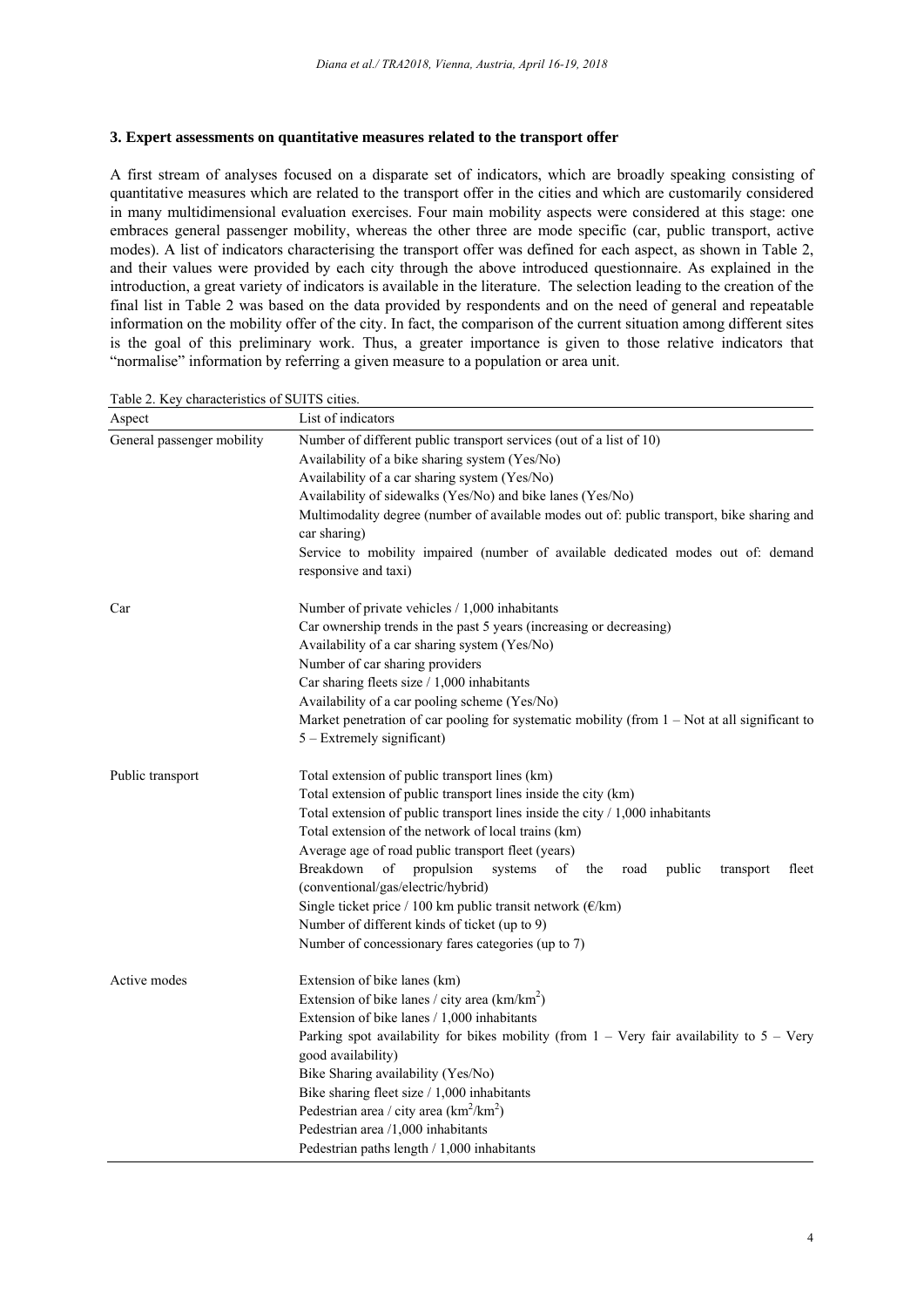Due to the disparate nature of the considered indicators and the low sample size (nine cities), it was deemed not appropriate to summarise them through some sort of mathematical computation. An expert's assessment process was rather implemented, by involving a pool of researchers within the SUITS consortium that expressed an overall judgement related to the level of development and the environmental performance within each of the above four aspects, on the basis of the numerical values of the indicators in Table 2. Such judgment was expressed through the following three-points semantic scale: "Fair", "Good", "Excellent". Table 3 collects the overall evaluation for the four mobility offer domains listed in rows. Those judgements try to follow a reasoned approach that considers the dimensions and the potentiality of the cities themselves too. For example, the absence of shared mobility services, such as car pooling or car sharing, is rather predictable in a town while this could be detrimental to the mobility offer of a metropolis. Similarly, the public transport extension should consider the dimension of the city: a bigger one is expected to have usually more chances and resources to provide a wider offer compared to a medium-sized one. More in general terms, given the spatial heterogeneity of the different cities, the expert judgment was used since it is not possible to directly compare the value of those indicators, even if they are already relative rather than absolute values.

| Aspect                        | City A | City B    | City C    | City D | City E | City F | City G    | City H    | City I    |
|-------------------------------|--------|-----------|-----------|--------|--------|--------|-----------|-----------|-----------|
| General passenger<br>mobility | Good   | Excellent | Excellent | Good   | Good   | Good   | Excellent | Excellent | Excellent |
| Car                           | Fair   | Good      | Good      | Fair   | Good   | Good   | Excellent | Excellent | Good      |
| Public transport              | Good   | n.a.      | Good      | Good   | Fair   | Good   | n.a.      | Good      | Excellent |
| Active modes                  | Good   | Good      | Good      | Fair   | Good   | Fair   | Excellent | Good      | Good      |

It can be seen that the nine cities can be divided in two groups, one having ratings either excellent or good (cities B, C, G, H and I) and the other having ratings either good or fair (cities A, D, E, F). All three mode-specific aspects are associated with relatively poor performances in some cities. Although such analysis is rather sketchy, its aim was only to provide an initial comparison of the relative performance of the different cities, as a form of feedback for them. It was also useful to focus the attention on those components of the transport system that might need additional attention during the project, as it will be shown in the remainder of the paper.

#### **4. Self-assessments on aspects related to sustainability and mobility policies**

An additional analysis focused on the evaluation provided by respondents on the level of action observed in the city on specific mobility aspects. The three mode-specific mobility aspects that were analysed in the previous section are still considered, namely car related aspects, public transport and active modes. Two additional were considered: freight transport in cities and mobility measures.

For each of these topics, several different statements are proposed and the involvement which best characterises the city is asked to be assessed. More in details, 17 statements were proposed for each of the three mode-specific aspects, plus additional sets of 8 statements for freight and 22 statements for mobility measures. The respondent could answer to each statement "Not applicable" or provide an evaluation through a semantic rating scale ranging from "Level 1" to "Level 4". The lowest rating refers to a low level of action of the city in those fields, with very little or sporadic performances, while the highest reveals a regular, innovative and systematic implementation of those operations. Therefore, this kind of questions involves a self-assessment of the cities, rather than being based on objective indicators that were introduced in the previous section, so that the two evaluation exercises can be seen as complementary and consistency among the two can be checked.

Moving one step forward, information coming from the above 81 statements was also used to understand the level of performance of the cities concerning specific issues related to SUMPs implementation. 12 different issues were considered through the following labels: Data analysis, Engagement of stakeholders, Environment, Equity (for people), Financing, Innovation, Management, Multimodality, Participation of citizens, Planning, Safety & Security and Sustainability. The adopted procedure is the following:

• Each statement is tagged with a maximum of 4 labels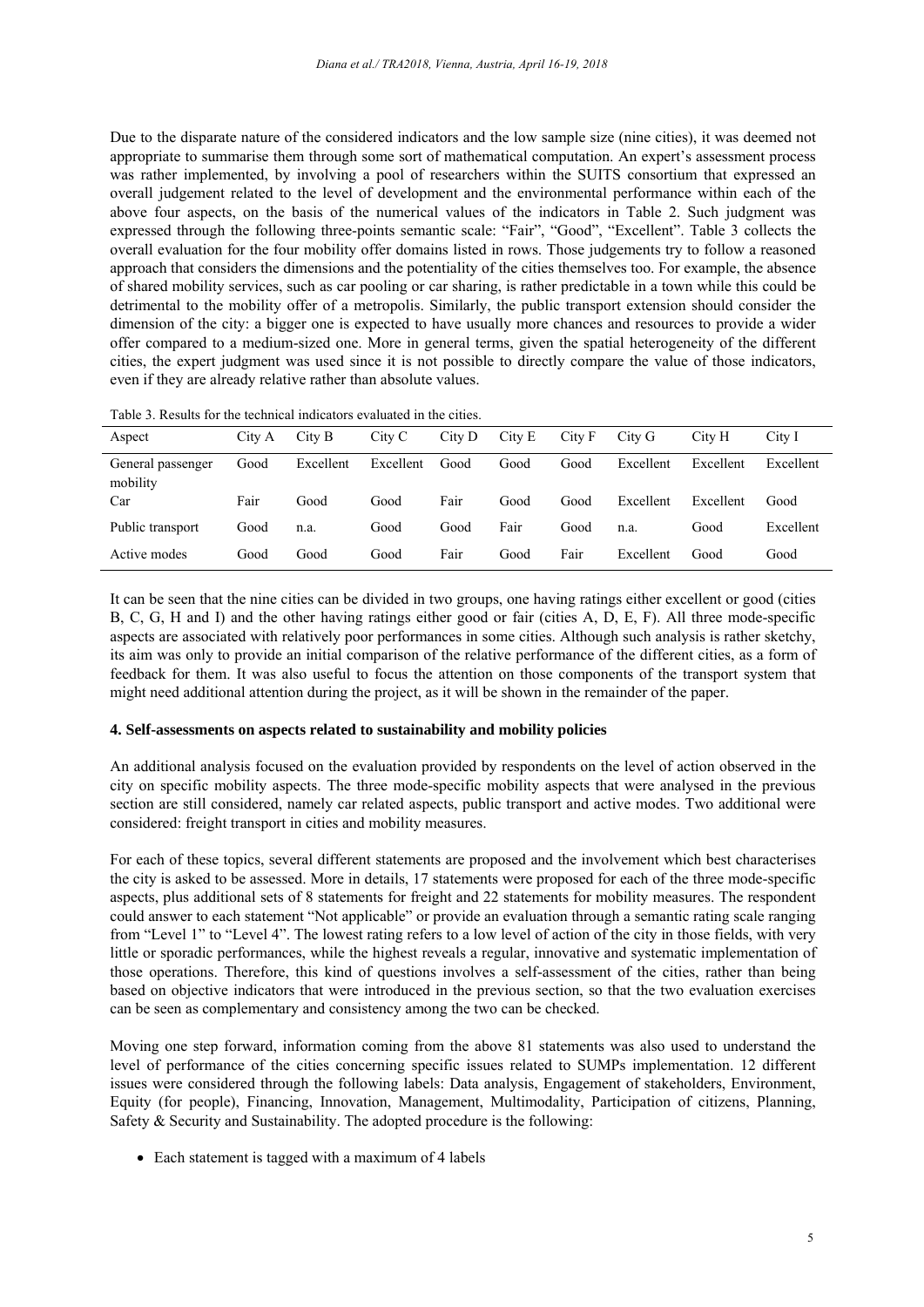- The rating scale is converted to a numerical scale where 0 indicates not applicable, 1 refers to level 1, 2 to level 2, 3 to level 3 and 4 to level 4
- The following value  $V_r$  is computed for each of the 12 above listed issues:

$$
V_r = \frac{S_r \text{-}min \,^* N_r}{\max \,^* N_r \text{-}min \,^* N_r}
$$

where *Nr* is the number of statements to whom the *r*-th issue is assigned, *min* and *max* are the minimum and the maximum values of the converted rating scale (1 and 4 in our case), *Sr* is a value specific for the *r*th issue and it is in turn computed as follows:

$$
S_r = \frac{\sum_{i=1}^{n_r} R_{r,i} * N_r}{n_r}
$$

where  $R_{ri}$  is the rating of the *i*-th question of the *r*-th issue and  $n_r$  is the number of questions, corresponding to the *r*-th issue, which have been rated (thus it holds  $n_r \leq N_r$ ).

 A final evaluation for the level of action in each city and for each indicator is provided according to the following table:

| Table 4. Final evaluation for indicators in the city assessment. |                                  |  |  |  |  |  |
|------------------------------------------------------------------|----------------------------------|--|--|--|--|--|
| Final evaluation                                                 | Values range                     |  |  |  |  |  |
| Fair                                                             | $V_r \le 0.30$                   |  |  |  |  |  |
| Good                                                             | $V_r \geq 0.30 \& V_r \leq 0.75$ |  |  |  |  |  |
| Excellent                                                        | $V_r \ge 0.75$                   |  |  |  |  |  |

The following example might be useful to understand the workflow. Let us consider that the evaluation of the statement "Traffic calming zones with speed limits 10, 20 or 30 km/h" involves issues related to "Sustainability", "Safety & Security" and "Planning", thus these are the three "tags" assigned to that question. Then, we can assume that the issue "Safety & Security" is also pertinent to the two questions "(Automatic) detection and sanction of speeding" and "Ensure free flowing traffic by low speed driving on main streets". Considering that the previous 4-points rating scale related to the level of action is used, let us finally assume that the following ratings are collected from two cities X and Y:

Table 5. Ratings for the questions related to "Safety & Security".

| <b>Ouestions</b>                                                 | $City X$ City Y |  |
|------------------------------------------------------------------|-----------------|--|
| Traffic calming zones with speed limits 10, 20 or 30 km/h        |                 |  |
| (Automatic) detection and sanction of speeding                   |                 |  |
| Ensure free flowing traffic by low speed driving on main streets |                 |  |

Table 6 shows the calculations of the above procedure that allows giving a final evaluation of the two cities in the domain of "Safety & Security":

Table 6. Manipulations to compute the evaluation of indicator "Safety & Security".

|  |                                                       |  |  | City $N_r$ $n_r$ $\sum_{i=1}^{n_r} R_{r,i}$ $S_r$ $min$ $max$ $V_r$ Final evaluation |
|--|-------------------------------------------------------|--|--|--------------------------------------------------------------------------------------|
|  | City X $3 \t3 \t3 \t3+3+1=7 \t7 \t1 \t4 \t0.4 \tGood$ |  |  |                                                                                      |
|  | City Y 3 2 $3+0+3=6$ 9 1 4 0.7 Good                   |  |  |                                                                                      |

The overall results observed in the cities can be found in Table 7. These were obtained in a two-step process, first computing the set of 12  $V_r$  within each of the five main fields (car related, freight transport, public transport, active modes, mobility measures) for each city, and then considering their mean values. The five distinct sets of  $V_r$  values are analysed in Pirra et al. (2017) in order to put them in relation with the expert judgment analysis that was introduced in the previous section.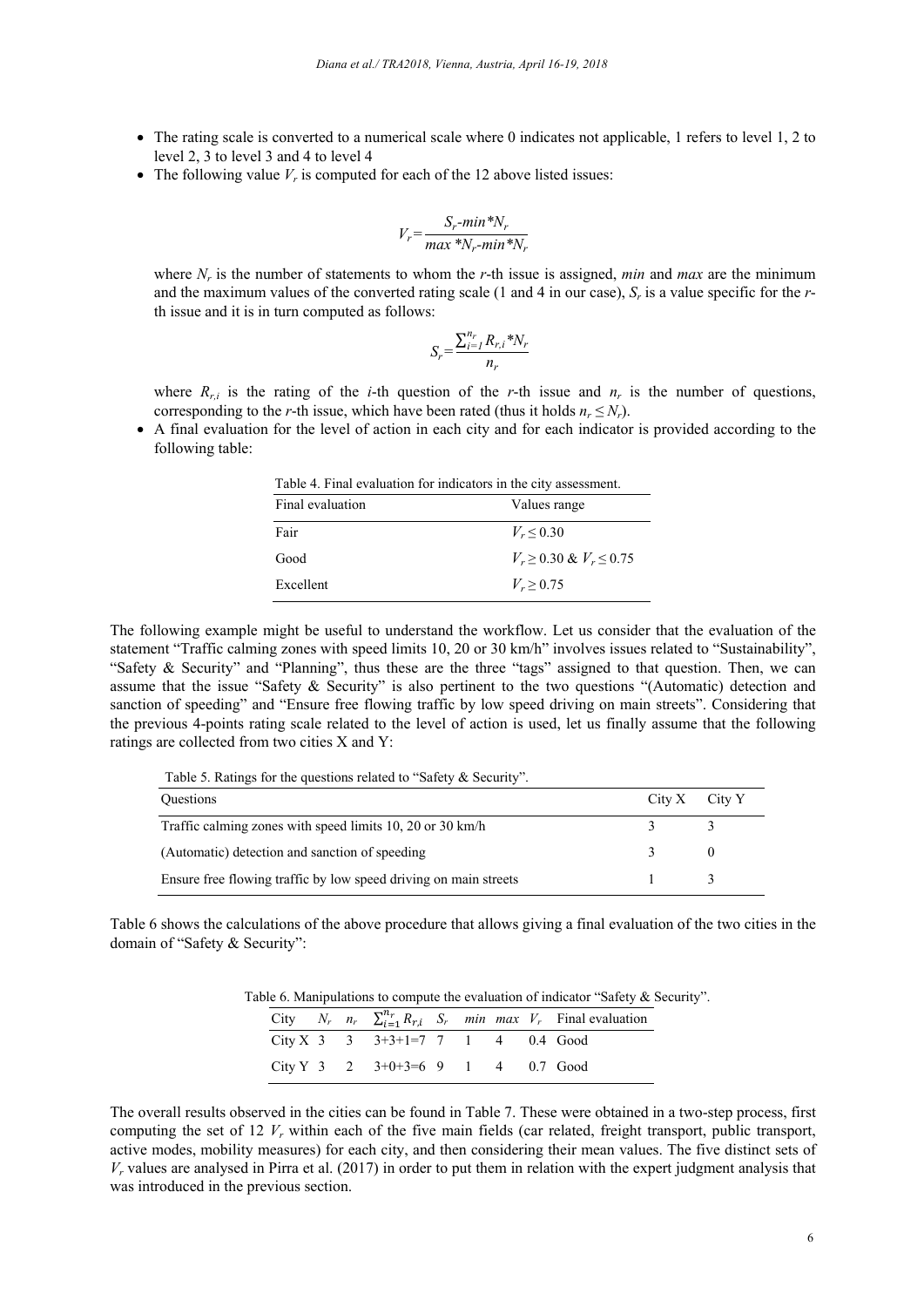|                        |      |               |                             |      |      |      | City H                                            | City I                                                                                                                               |
|------------------------|------|---------------|-----------------------------|------|------|------|---------------------------------------------------|--------------------------------------------------------------------------------------------------------------------------------------|
| Good                   | Good | Good          | Good                        | Good |      |      | Good                                              | Good                                                                                                                                 |
| Good                   | Good | Good          | Good                        | Good | Good |      |                                                   | Fair                                                                                                                                 |
| Good                   | Good | Good          | Fair                        | Good | Good |      |                                                   |                                                                                                                                      |
| Fair                   | Good | Good          | Fair                        | Fair | Good |      |                                                   | Good                                                                                                                                 |
| Fair                   | Good | Good          | Good                        | Fair | Fair | Good | Good                                              | Good                                                                                                                                 |
| Safety & Security Good | Good | Good          | Fair                        | Good | Good |      |                                                   | Excellent                                                                                                                            |
| Good                   | Good | Good          | Good                        | Good | Good |      |                                                   | Good                                                                                                                                 |
| Good                   |      | Good          | Good                        | Fair | Good | Good | Good                                              | Good                                                                                                                                 |
| Fair                   | Good | Good          | Fair                        | Good | Fair | Good | Excellent Good                                    |                                                                                                                                      |
| Good                   | Good | Good          | Fair                        | Good | Good | Good | Good                                              | Good                                                                                                                                 |
| Good                   | Good | Good          | Good                        | Good | Good |      |                                                   | Good                                                                                                                                 |
| Good                   |      |               | Good                        | Good | Good |      |                                                   | Good                                                                                                                                 |
|                        |      | City A City B | Excellent<br>Excellent Good |      |      |      | $City C$ City D City E City F City G<br>Good Good | Excellent Good<br>Excellent Excellent Good<br>Excellent Good<br>Excellent Good<br>Excellent Good<br>Excellent Good<br>Excellent Good |

Table 7. Synthetic self-evaluation of activity levels on key aspects related to SUMPs implementation.

It can be noticed that the three aspects in which we have the highest occurrence of relatively lower activity levels are environment, innovation and multimodality, while sustainability, data analysis, planning and engagement show activity levels that are good to excellent for all cities. Since these latter also constitute some of the main lines of action of SUITS supporting activities to cities, the 9 cities within the consortium probably represent a good testbed for the tools that will be developed during the project.

By comparing Table 7 with Table from the previous section, it emerges that the same classification in two sets according to their marks (either "fair" to "good" or "good" to "excellent") can be found here, with the marginal exception of City I which in the following will be considered as belonging to the latter group. This result is an indicator of a good degree of consistency between the two exercises, despite their totally different nature, and it helped the project consortium in identifying a set of "leader" and a set of "follower" cities, therefore better structuring the subsequent activities to tailor them according to this set membership. Additionally, the SUMPs aspects in which follower cities perform relatively bad are "environment", "multimodality" and "innovation" (3 out of the 4 follower cities scored "fair" in each of these criteria). By considering the distribution of "fair" judgments across Table 3 and Table 7, it can be seen that the two cities A and D having less positive indicators on "car" also show lower levels of actions related to environment and multimodality.

#### **5. Assessments of needs**

The above reported expert judgment and self-assessment analyses constituted the starting point towards the identification of the areas where support from SUITS is needed for a more effective implementation of sustainable mobility measures, in terms of focusing the action on specific components of the transport system (freight, passenger, public transport…) or those specific issues related SUMPS implementations that were previously introduced. However, these analyses are based on the contingent situation, which could be only weakly correlated with the policy priorities and needs for the future. For example, a "fair" evaluation on a given aspect might not constitute a problem if such aspect is not deemed important in a given city. On the other hand, stakeholders might wish to further improve on some aspects even if they already perform very well, given their strategic importance.

Therefore, these factual analyses need to be complemented with an investigation of the actual needs, according to the judgment of the technical and administrative staff working for the city administrations or mobility agencies. An additional set of questions was therefore included in the questionnaire to investigate the kind of support, if any, which is sought by the city representatives to implement mobility policies in different areas of intervention. Additionally, it was asked to prioritize the three areas where the strongest support is needed. The resulting information is presented in the following table.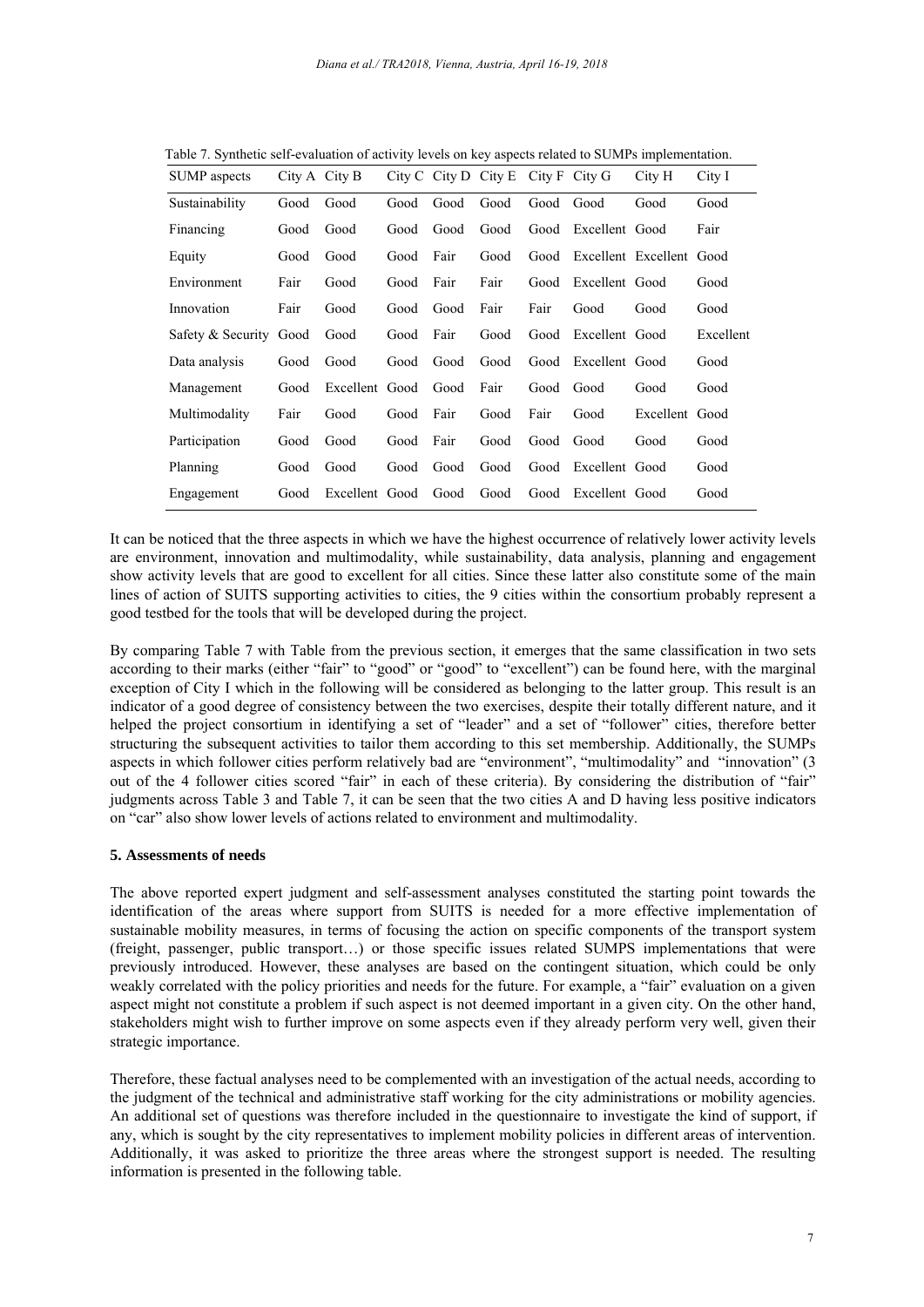| we need support in the technical field and implementation of incastites ).<br>Area | City A           | City B                    | City C           | City D      | City E       | City F           | City G           | City H       | City I           |
|------------------------------------------------------------------------------------|------------------|---------------------------|------------------|-------------|--------------|------------------|------------------|--------------|------------------|
| Public transport                                                                   | T                | $\rm P\;S\;F\;T^*$        | $\theta$         | $T^*$       | $S^*$        | $F T^*$          | $\theta$         | $0*$         | $\mathbf{F}$     |
| Non-motorised<br>transport                                                         | $S T^*$          | $F^*$                     | S                | $T^*$       | $S^*$        | F                | $S^*$            | ${\bf P}$    | $\rm F$          |
| Intermodality                                                                      | PST              | PSFT                      | $\mathbf S$      | T           | S            | SF               | P F              | $\mathbf{P}$ | SF               |
| Urban traffic safety                                                               | P S              | F                         | $\boldsymbol{0}$ | $T^*$       | $\mathbf{P}$ | F                | $\mathbf{0}$     | $\mathbf{P}$ | $0*$             |
| Road<br>transport<br>(including parking)                                           | T                | $\mathcal{F}^*$           | $\boldsymbol{0}$ | $T^*$       | ${\bf P}$    | $\mathbf F$      | $\boldsymbol{0}$ | ${\bf P}$    | $\boldsymbol{0}$ |
| Urban logistics                                                                    | $S T^*$          | $\mathbf F$               | $\boldsymbol{0}$ | T           | P            | $\rm P\; S^*$    | $S T^*$          | $P*$         | $0*$             |
| Mobility<br>management                                                             | $P S^*$          | $\rm F$                   | $0*$             | T           | $S^*$        | $\overline{F}$   | $\mathbf{F}$     | $P*$         | $\boldsymbol{0}$ |
| Intelligent<br>Transport Systems<br>(TTS)                                          | $\boldsymbol{0}$ | $\boldsymbol{\mathrm{F}}$ | $\boldsymbol{0}$ | $\mathbf T$ | $P*$         | $\boldsymbol{0}$ | $\mathbf F$      | ${\bf P}$    | PSFT             |
| mobility<br>Electric<br>and clean fuels                                            | $\bf{0}$         | $\mathbf{F}$              | $T^*$            | T           | S            | $S^*$            | $F T^*$          | $\mathbf{P}$ | $P S F T^*$      |
| Shared mobility                                                                    | $\boldsymbol{0}$ | $\mathbf{F}$              | $0*$             | T           | $\mathbf{P}$ | $\mathbf{0}$     | $\mathbf{0}$     | $\mathbf{P}$ | PSFT             |
| Automation in car<br>traffic and public<br>transport                               | $\mathbf{0}$     | $\mathbf{F}$              | $\boldsymbol{0}$ | T           | S            | P S              | $\mathbf{0}$     | P            | PSFT             |

Table 8. Support needed in mobility policies in the cities (0 if "No support needed", P if "We need support in planning techniques", S if "We need support in selecting measures", F if "We need support in financing and procurement issues, T if "We need support in the technical field and implementation of measures").

\* Area where support is most needed

From the table it can be seen that some sort of support is sought by all cities, although to a varying degree. Almost all cities need support in areas such as non-motorised transport, intermodality or electric mobility, while top priorities seem to go to non-motorised and public transport, urban logistics, mobility management and electric mobility.

Recalling the previously introduced classification of "leader" and "follower" cities, we can see that the former group can be additionally split into leader cities that need support (cities B and H), leader cities that need support in fewer areas (cities G and I) and only one cities that need almost no support (city C). Therefore, also cities that are scoring relatively high both on quantitative measures such as mobility indicators and on subjective assessments of their levels of actions feel the need for a continuous improvement of their transport systems. This is a good indication of the degree of ambition of the cities participating in this project, that will be considered in the subsequent definition of the above mentioned capacity building programme. Additional more detailed considerations related to the fact that some lead cities feel they need support and other do not feel it have been carried out within the consortium, but are not reported here to avoid confidentiality breaches, nor are felt particularly relevant for the subsequent phases of the project.

#### **6. Conclusions**

The present paper has summarised the main activities that took place in the initial phase of the SUITS European project. The goal of the analysis was the characterisation of the nine cities within the consortium through a multidimensional evaluation activity. The latter considered an expert assessment based on a wide set of mobility indicators which represent quantitative measures related to the actual offer of transport, a self-assessment on the level of actions of the city stakeholders regarding different aspects linked to SUMPSs implementation and an assessment of the areas on which most support is needed. The first two assessments pointed to the same bipartition of the cities in two sets which can be labelled as "leader" and "follower", on the basis of the relative performances in the different ambits. Such distinction can help the project to better design and differentiate the workflow according to the real conditions of the cities. The assessment of needs on the other hand helps in understanding how the cities are willing to evolve, which are their priorities and most urgent issues. Both leader